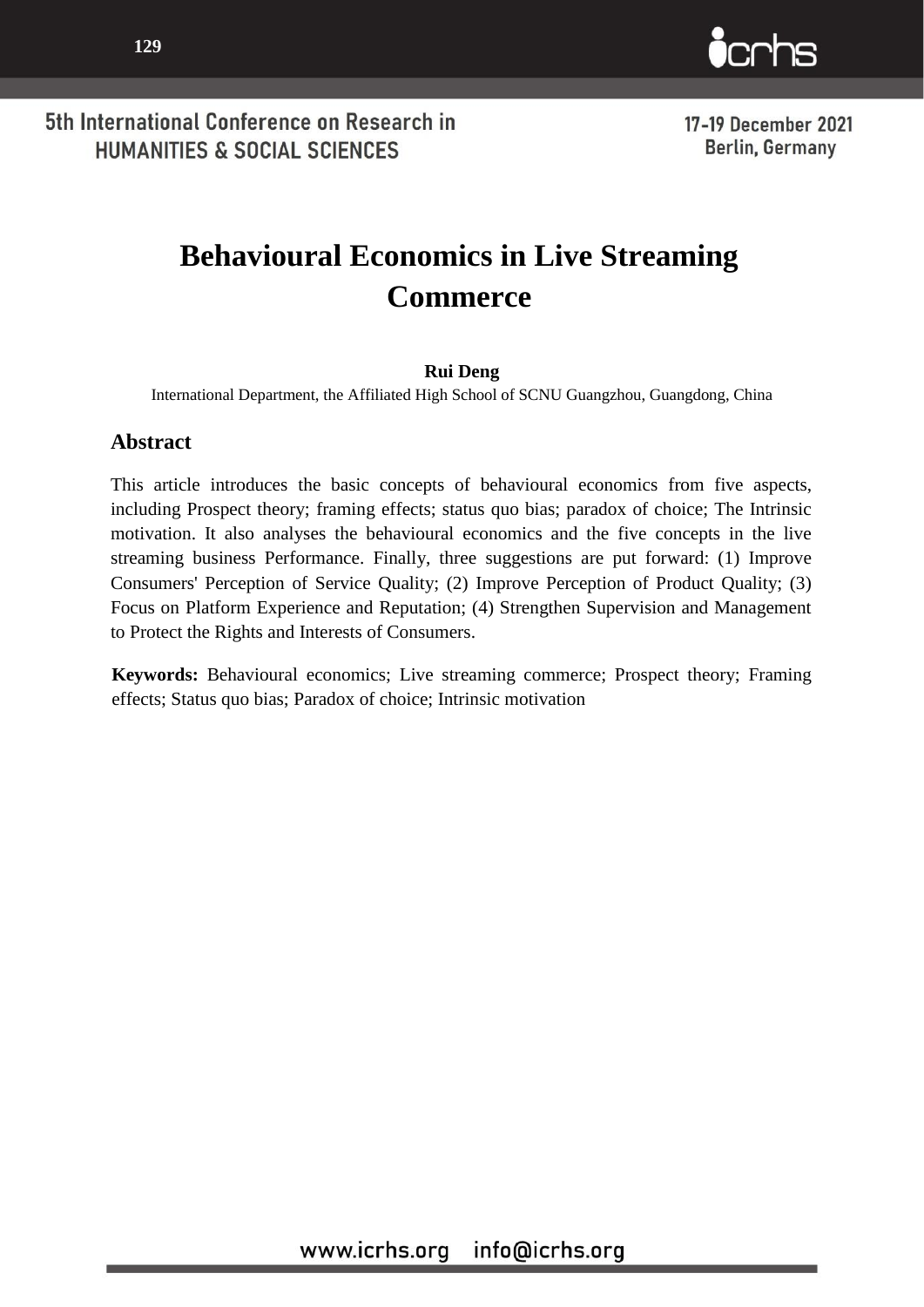www.icrhs.org info@icrhs.org

## 5th International Conference on Research in HUMANITIES & SOCIAL SCIENCES

### **1. Introduction**

### **1.1 A Brief introduction to Behavioural Economics**

A key assumption of most economic models is unbounded rationality, or the idea that people know their preferences and are able to evaluate their options completely, even for goods and services that they have never experienced. When economists analyze decisions, people are assumed to be capable of performing complex mental calculations involving time preferences, probabilities, and the expected utility of the outcomes. Behavioral economists, however, suggest that our preferences are not always consistent or well defined (Camerer & Loewenstein, 2004); Consumer choices often depend on their contexts or on how they are framed.

Behavioral economics is a burgeoning field that encompasses a broad range of theories and concepts and does not yet have well defined boundaries. Similar to Huriya and Jabbar(2011), this paper emphasizes five concepts from behavioral economics-- including prospect theory, framing effects, status quo bias, paradox of choice, and intrinsic motivation--and applies these five concepts to a few issues in live streaming commerce.

| Concept              | <b>Brief Definition</b>                                                                                           |
|----------------------|-------------------------------------------------------------------------------------------------------------------|
| Prospect theory      | People behave differently when faced with probable gains as opposed<br>to probable losses in uncertain situations |
| Framing effects      | The presentation and context of choices influence decision making                                                 |
| Status quo bias      | People tend to prefer the status quo, even when more attractive<br>options are available                          |
| Paradox of choice    | A large menu of options can cause consumers to behave strangely                                                   |
| Intrinsic motivation | Internal drive or interest motivates people in addition to extrinsic or<br>external rewards                       |

#### **Table 1.** Concepts in Behavioral Economics

### **1.2 Development of Live Streaming Commerce**

Live streaming is increasingly used by individuals and small sellers worldwide as a new interactive direct sales channel for selling products that range from clothing to electronics to furniture, jewellery, and food (Chen, 2017). A growing number of survey research found that consumers are attracted to live streaming shopping because they perceive utilitarian value (real-time communication and information), hedonic value (enjoyment), and social value (a sense of belonging) which in turn can enhance a consumer's experience and attitudes towards sellers/products, and thus affecting purchase intention (Ang et al., 2018; Wang & Wu, 2019; Wongkitrungrueng & Assarut, 2018).

 $\mathbf{\dot{c}}$ crhs

17-19 December 2021 **Berlin, Germany**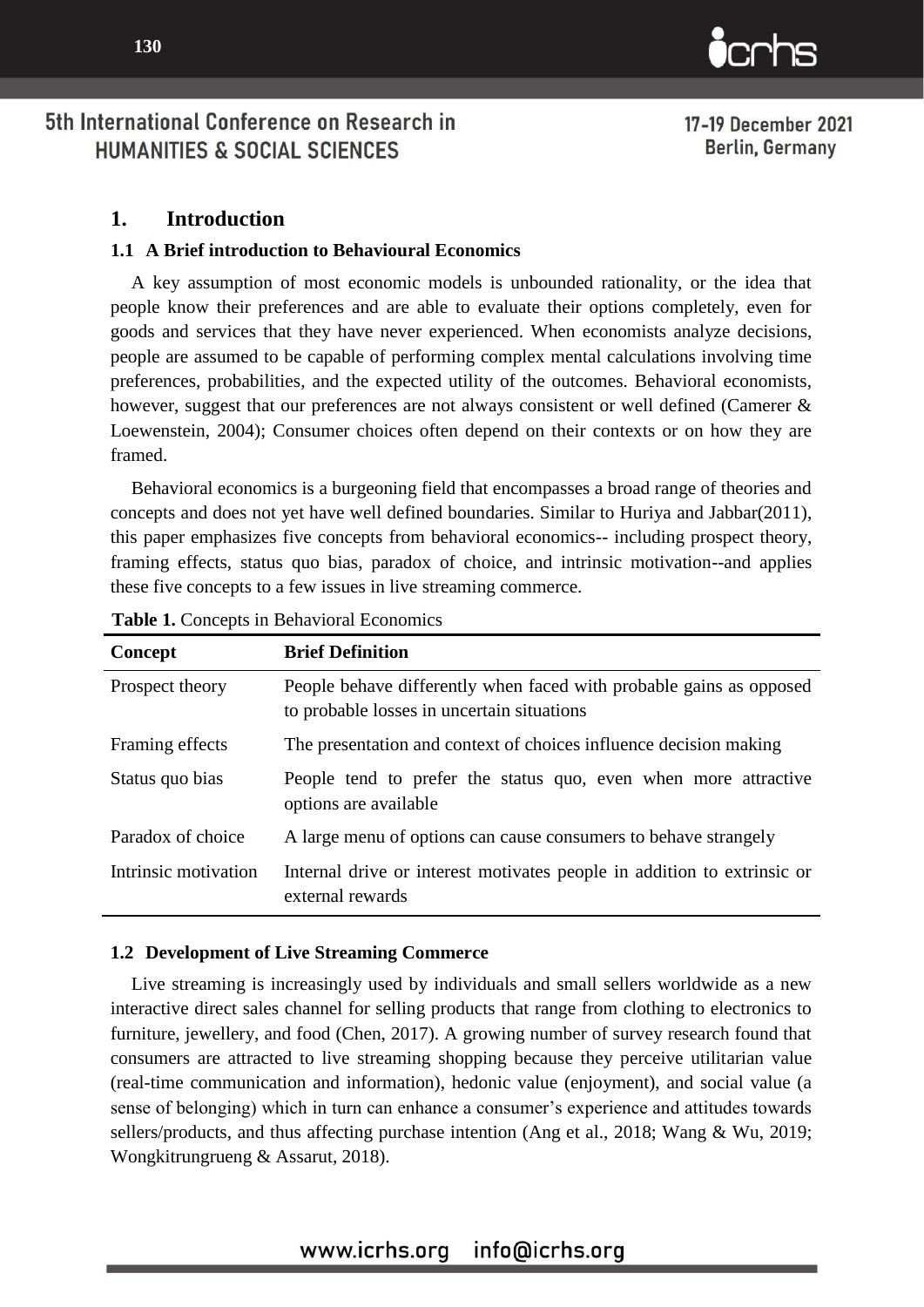

17-19 December 2021 **Berlin, Germany** 

Despite such promise in influencing a consumer's intention to purchase, the effect of live streaming adoption on actual business outcomes (e.g., leads, sales) is under examined (Chen et al., 2019; M. Zhang et al., 2019). Would live-stream selling generate more sales leads and engagement? If so, more importantly, why do some sellers attract more audiences and engagement than others, given that the real-time advantage of live streaming is offered to everyone? Little is known about how sellers attract customers, build relationships with them, and close sales in the live streaming context.

In China, live streaming is gaining widespread popularity, with more than 4 million live streaming events on e-commerce platforms in the first quarter of 2020, according to the data from the Ministry of Commerce. However, 37.3% consumers complain of problems in live streaming shopping. An investigation also shows that 60.5% of consumers do not shop by this means for fear that there is no guarantee for the product quality, and 44.8% worry about the after-sale service.

Therefore, methods to attract more consumers to choose live-broadcast shopping while fully protecting the rights and interests of consumers and promoting the healthy development of the live broadcast industry--is a topic worthy of study. This paper discusses the influencing factors of live-streaming commerce from the perspective of behavioral economics.

### **2. Application of Behavioural Economics in Live Streaming Commerce**

#### **2.1 Prospect Theory: Limited Time, Low Price, Hungry Marketing**

Some studies have found that among the factors influencing consumers' purchase intentions, price preference has the greatest impact, which is basically consistent with the "lowest price in the whole network" price promotion of e-commerce live broadcasts at the present stage. The most direct stimulus for e-commerce live-streaming platforms to attract consumers to watch and buy exists in the time-limited low price, which is far lower than the regular price and limited inventory for hungry marketing, so as to quickly attract consumers' attention. In particular, large brands can offer price discounts of more than 50% in ecommerce live streaming.

In online education, we often see platforms promoting free open courses or releasing some content for free and some content for pay; this method attracts users' attention and then converts them into paying users. Free open courses refer to the method of attracting potential users to try to learn by releasing multi-chapter free courses or sharing free open courses on Internet platforms, to improve a user's understanding as well as the understanding of courses and teacher resources. At present, most online education platforms or courses adopt the marketing model of free open courses and test-learning, and open courses have formed the basic characteristics of the whole industry.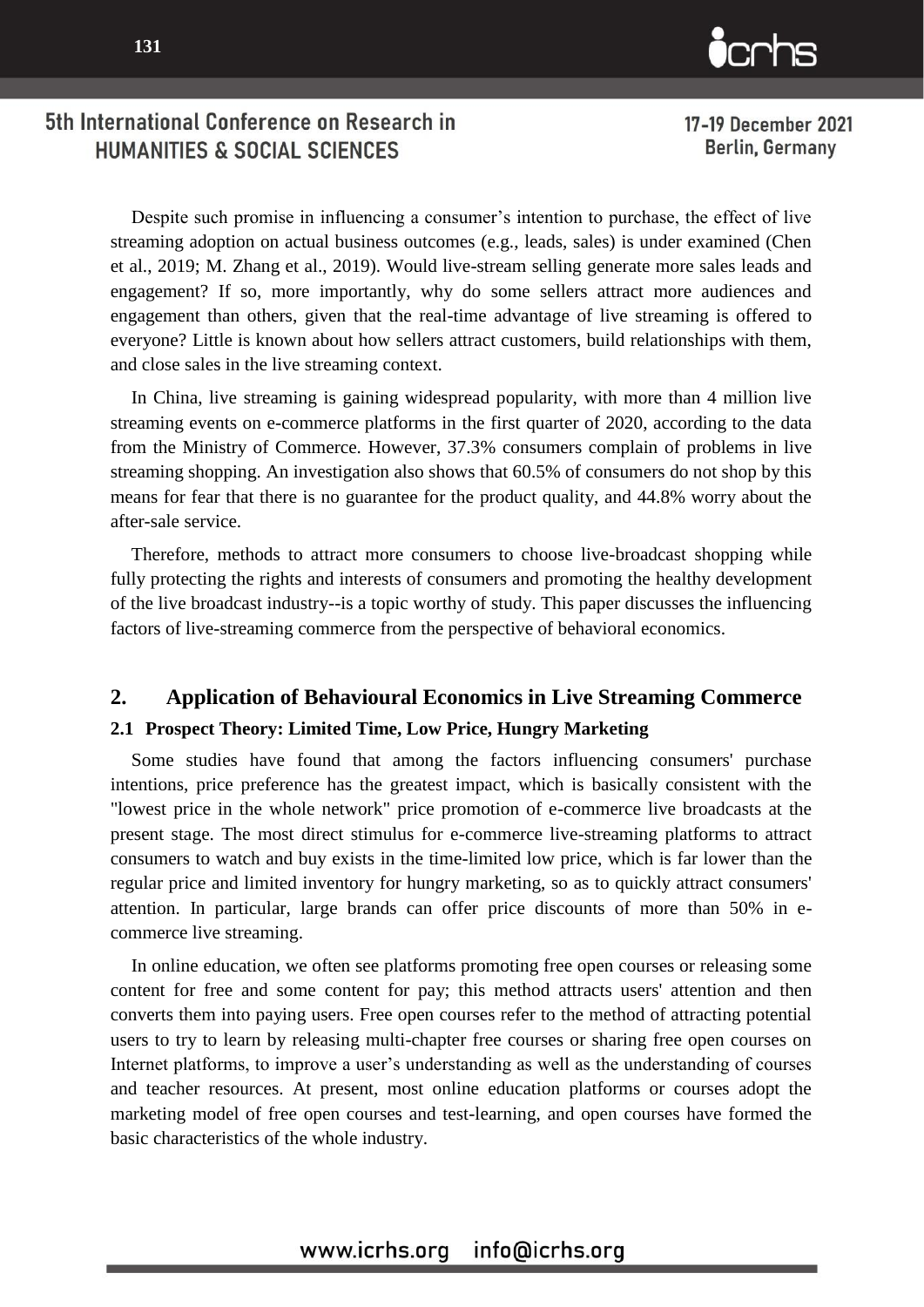

17-19 December 2021 **Berlin, Germany** 

#### **2.2 Framing Effects**

In the process of the live broadcast, anchors may compare the performance or advantages and disadvantages of products of different brands and types. Although these comparisons may not be comprehensive and in-depth, the conclusion of the framework of the comparison will highlight the advantages of the products sold, so as to stimulate consumers to purchase them.

Demonstrative selling refers to the strategy in which sellers aim to enhance their product presentation by telling a product story, talking about points of difference from competitors, and giving a product demonstration to show product features, usages, and benefits, as well as prove a product's effectiveness (before and after). This strategy is important not only for complex products, but also for others such as fashion, cosmetics, and even food. (Wongkitrungrueng, et al., 2020) found that with the popular Asian e-commerce platforms, Taobao and Lazada, sellers utilize live streaming in a more professional but rigid manner and are limited from going beyond transaction-based and persuasion-based approach compared to Facebook Live. The sharing of useful content is limited to the product they offer and is usually part of the transaction-based approach.

#### **2.3 Status Quo Bias: Eliminate Perceived Risks and Enhance Consumer Trust**

According to the theory of behavioral economics, people tend to stay with the status quo even when there are more attractive options. The basis for maintaining the status quo is based on trust, and the risk of making similar decisions is low. Therefore, for existing consumers, businesses should encourage consumers to repeat purchases and enhance their stickiness and loyalty by providing stable product quality and good service. For potential consumers, the reasons for maintaining the original status quo should be analyzed, and targeted strategies should be adopted to establish new trust with consumers and encourage them to make new purchase decisions. Among them, reducing perceived risk and enhancing mutual trust are among the most important foundations.

It is widely known in related literature that trust in a merchant reduces the perceived risk of an online transaction. However, there are theoretical reasons to postulate that the perceived risk acts as a barrier to consumer trust. Furthermore, existing studies suggest that trust is an important predictor of purchase intention. Given the mixture of unmediated, as well as mediated effect of perceived risks on purchase intention, the paper concludesthat efforts, made by online merchants, to lessen certain types of risk will first improve consumer trust, and then, ultimately, increase consumer's intention to buy online.( Ilyoo B. Hong & Hoon S. Cha, 2013)

In order to improve a consumer's purchase intention, it is necessary to improve consumer trust. Studies have proved the negative impact of perceived risk on consumers' purchase intentions. Reducing perceived risk can effectively improve consumers' purchase intentions. E-commerce live-streaming platforms can use platforms with high consumer trust to

## www.icrhs.org info@icrhs.org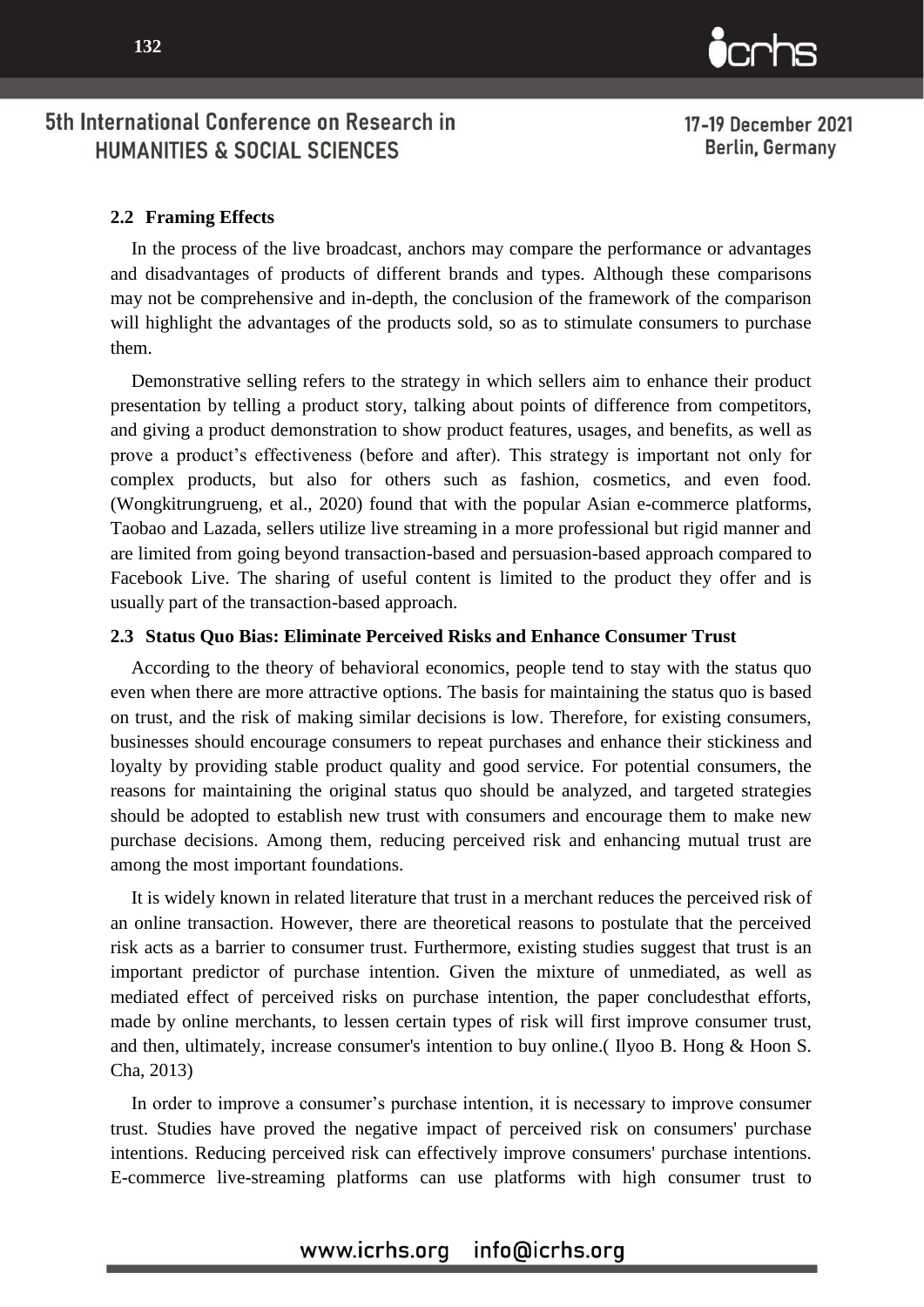**133**



## 5th International Conference on Research in HUMANITIES & SOCIAL SCIENCES

17-19 December 2021 **Berlin, Germany** 

publicize and show the authenticity, reliability and practicality of e-commerce to consumers; establish a good image of the platform; and enhance consumer trust. In e-commerce live broadcasts, anchors can increase their interaction with consumers, increase emotional communication, provide consumers with a sense of belonging, and gain consumer trust. Ecommerce live-streaming platforms should establish a sound return and exchange mechanism to eliminate consumers' perceived risks, meet consumers' after-sale needs and protect consumers' rights and interests, so as to form the brand effect of live-streaming, encourage consumers to repeat purchases and enhance their stickiness and loyalty.

As a brand-new education model, online live-streaming education is also a new business model. The traditional view is that offline education is more interactive and effective, so people are more inclined to choose an offline education mode. In fact, the essence of education is the transmission of knowledge, which is a long-term and arduous task. The key is to choose a suitable way to learn. Online and offline education are complementary to one another. The advantage of offline education is the knowledge satisfaction and deep teaching experience of teachers and students. The advantage of online education is cost saving, including economic cost and time cost. If you don't have a lot of time to participate in longterm training, online education is suitable. Students can participate in live online learning at any time and anywhere, or they can watch online videos by examining the education and training institutions' apps or websites. Online education is limited by the network and time, and the teaching interaction is poor. Supplementary work can be done in offline education. For example, students do not have a thorough understanding of a certain knowledge point, so they need to consult and interact with the teacher offline, or the teacher needs to organize interesting activities to promote mutual communication and sharing among classmates. Therefore, it is suggested that online education can fully draw on the advantages and experience of offline education, improve course design, enhance the interaction between teachers and students, as well as between students and students, and enhance the immersive experience, so as to attract more knowledge seekers to choose live online education.

### **2.4 Paradox of Choice: Return to the Consumption Scene, Live Accompanying Consumption**

According to the theory of behavioral economics, the abundance of options can lead consumers to behave strangely. Chang & Wildt (1994) empirically tested the relationship between price perceived quality found in previous studies, and they further showed that when there is a large amount of direct product information, the impact of price on perceived quality is weakened. Finally, the results show that the trade-off between perceived price and perceived quality leads to the generation of perceived value, and perceived value is the main factor affecting purchase intention. Therefore, in order to encourage consumers to make choices among various commodities and win stable customer flows, live-stream platforms can drive consumers to experience the perceived value deeply and comprehensively through targeted guidance strategies.

## www.icrhs.org info@icrhs.org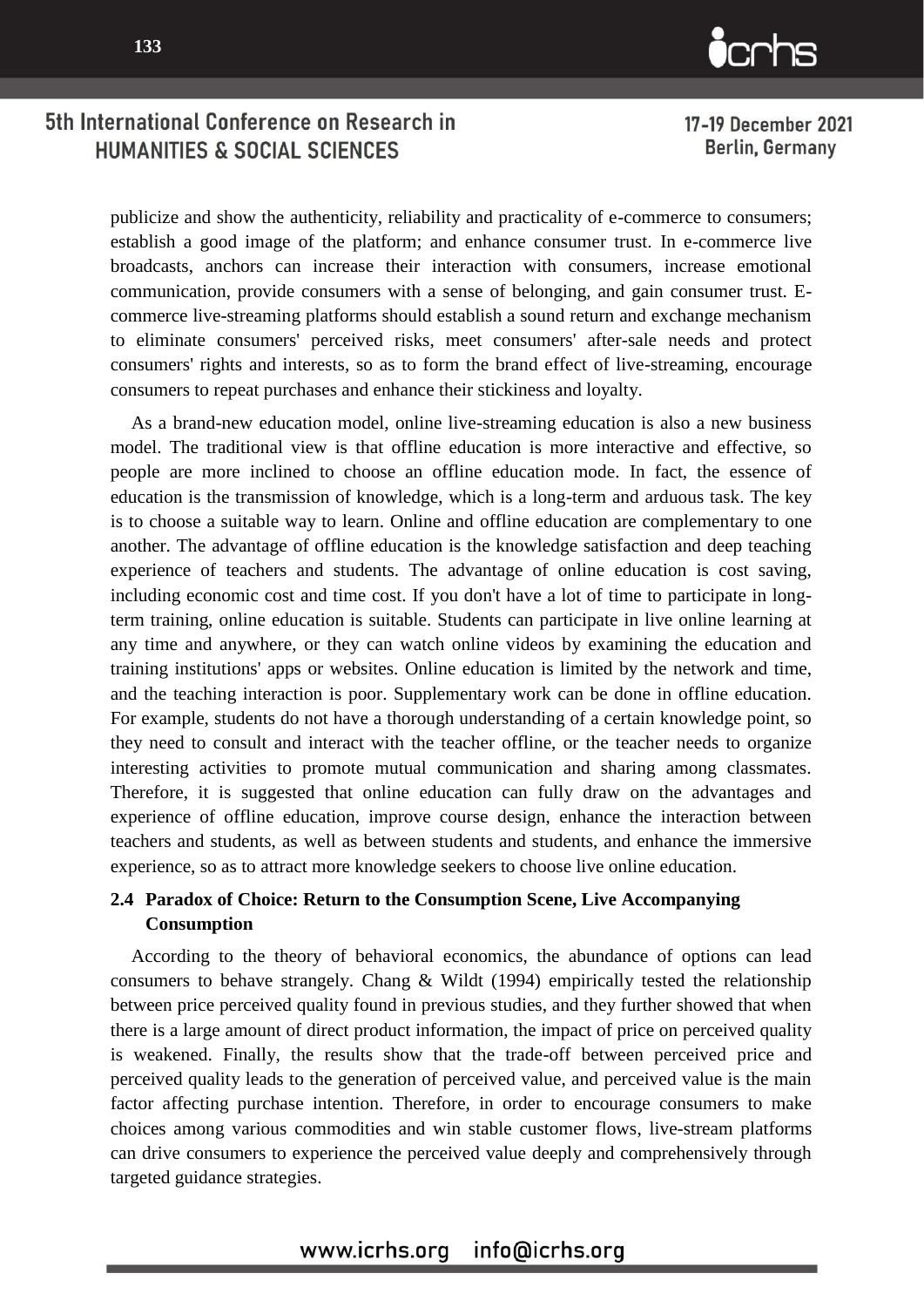

17-19 December 2021 **Berlin, Germany** 

Live-streaming platforms can make use of good interactivity to transform anchors into trusted shopping partners of consumers, to attract users to become loyal buyers, to establish sustainable development of scene-accompanying consumption, and to win stable passenger flow. In the traditional e-commerce mode, consumers' consumption mode is shelf shopping, and it is easy to lose goods in the environment of buying goods, resulting in the rupture of the shopping chain. E-commerce live broadcasts not only solve the information shortage of an intuitive experience, but also enable consumers to choose the people who accompany them shopping through the help of the entertainment via the live broadcast. Due to a consumer's active choice, anchors have an obvious traffic aggregation effect and interactive positive feedback mechanism. Consumers can truly feel the purchase intention of others, so as to participate in the group buying spree.

#### **2.5 Intrinsic Motivation**

First of all, more interesting functions should be added technically, such as sending personalized gifts and interesting list functions in the live broadcast room, so that consumers can have more functional designs to express their emotions and further enhance the entertainment experience of consumers. In the interaction between anchors and consumers, consumer labels should be enriched, such as iron fans can get anchors' marks and purchase lists in live broadcast rooms, so that consumers can feel a sense of honor and enhance consumer stickiness. In optimizing the shopping experience, we should improve the richness of product display information, show consumers more information that can help them make decisions, make consumers more compatible with the product, and eliminate the information difference for consumers. Secondly, users with different characteristics have different value orientations for products, so personalized recommendations and discovery functions are needed for different consumers to help them find more suitable products. Furthermore, the way of information display should be optimized to provide consumers with visual, real, easy to understand, interesting, high-definition, smooth information, more intuitive and real information display. Finally, in optimizing the construction of the platform, the transaction process should be simplified to make it easier for consumers to get started and fully meet their personalized needs. In addition to shopping information, it can also meet consumers' needs for self-expression and emotional communication.

Operators of e-commerce live broadcasts should improve the professional quality of anchors, dig out professionals who really understand consumer needs, provide consumers with more experience information during live broadcast, help consumers choose commodities better, enhance emotional communication with consumers, for example, remember consumers' names, so that consumers can identify with them. By doing so, we will comprehensively increase a consumer's inner driving force and real demand for purchases.

A content-based approach is adopted by more advanced sellers who put effort into creating and delivering useful content and services that are relevant to customers' interests, worth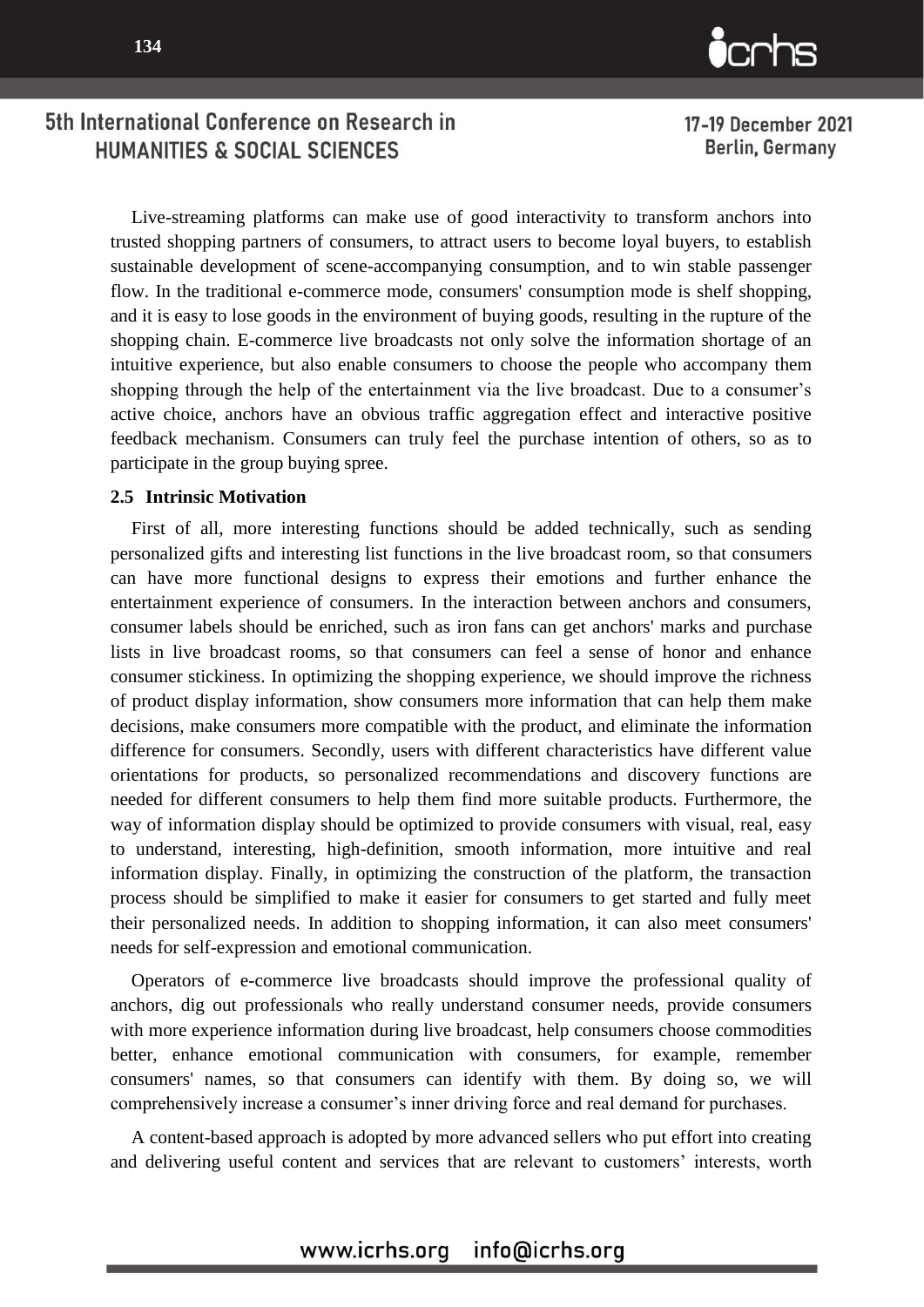

17-19 December 2021 **Berlin, Germany** 

following, and not easily imitated. These provide customers epistemic value, which is evoked when a product/service stimulates curiosity, generates novelty and/or satisfies a desire of knowledge (Sheth et al., 1991), which in turn increases the chance a consumer revisits and engages with the brand. To provide such value, sellers need to develop customer knowledge, gain an understanding of customers' interests, and develop advanced technical and consultative skills. When the seller offers customer benefits that cannot be easily obtained from other sellers, customers may respect, trust and depend on sellers more as they are perceived to be experts (Hibbard et al., 2001; J. Z. Zhang et al., 2016). A content-based video is treated as a separate broadcast from selling videos, and this service is provided free of charge, so customers may feel grateful and inclined to purchase products that support the sellers (i.e. reciprocal behaviour).

### **3. Conclusion**

Based on the above analysis of the influence of behavioral economics on live broadcast consumption, the author suggests promoting the healthy development of the live-streaming commerce through various ways.

#### (1) Improve Consumers' Perception of Service Quality

The above studies show that the professional quality of live broadcast content, the charm of anchors, and the trust of users all have a positive impact on consumers' final purchasing behaviors. First of all, the platform should strictly review the live broadcast content of anchors, establish a set of standardized review processes, avoid the occurrence of inferior content as much as possible, and improve the proportion of high-quality content in the live broadcast. Furthermore, the platform should pay attention to the charm of anchors, create personal brand images, and consider the long-term brand image benefits.

(2) Improve Consumers' Perception of Product Quality

Promotional activities and product information displays have a positive influence on consumers' final purchasing behaviors. The preference of commodity prices and related promotion methods in the process of e-commerce live broadcasting, such as lotteries and purchase gift, are one of the most important factors for consumers to choose the new shopping mode of live broadcasting. Therefore, it is suggested that the platform can give more benefits to attract consumers in the initial stage. At the same time, when anchors show commodities live, the platform should assist anchors to introduce product information. For example, artificial intelligence and other technologies can be used to collect consumers' highfrequency homogenous questions synchronously and remind anchors to provide relevant answers in an appropriate way, so as to deliver more comprehensive information to consumers efficiently and intelligently.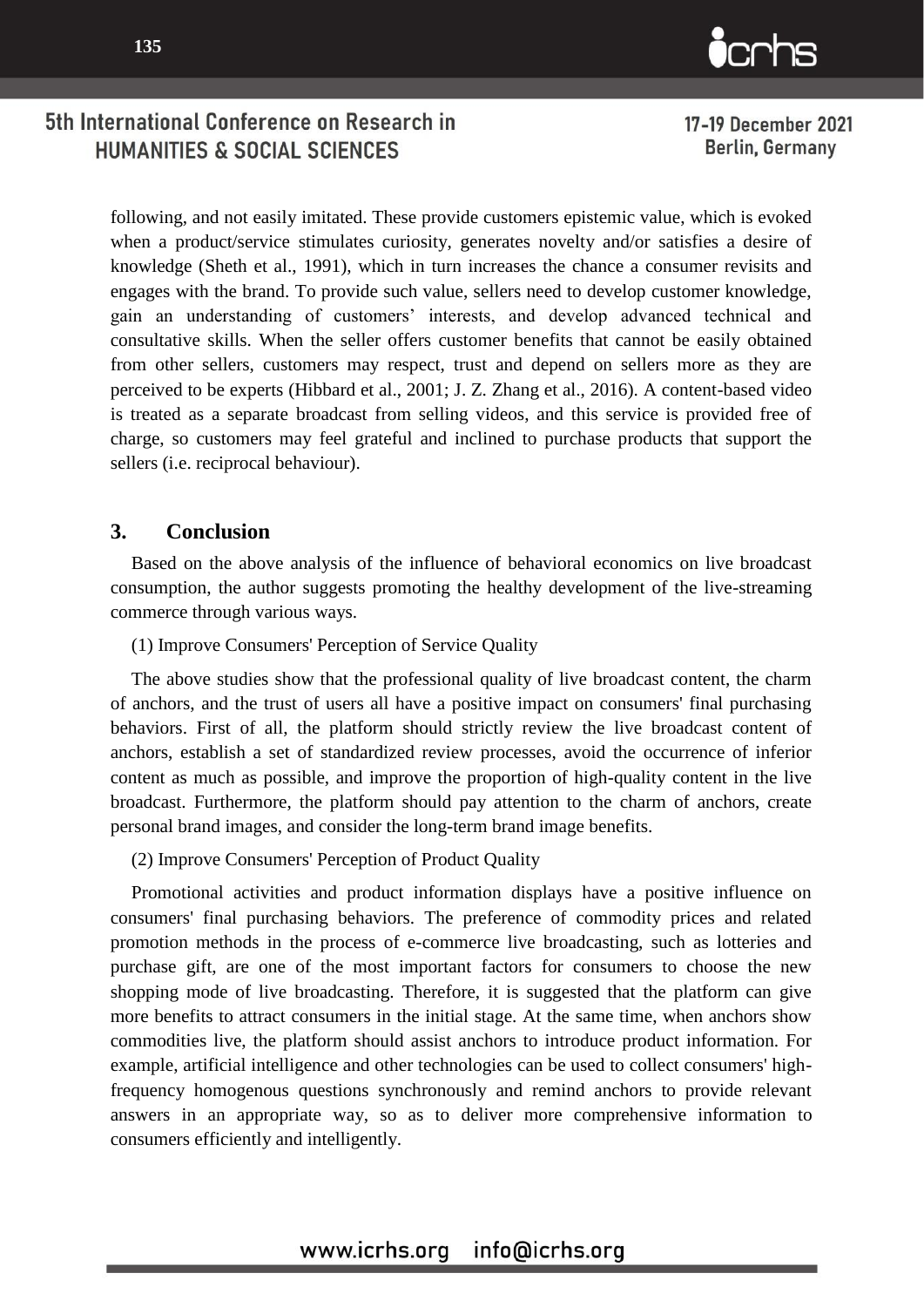



17-19 December 2021 **Berlin, Germany** 

5th International Conference on Research in HUMANITIES & SOCIAL SCIENCES

(3) Focus on Platform Experience and Reputation

Platform experience has a positive impact on consumers' final purchasing behaviors. First of all, the platform should pay attention to consumer experience in the whole purchase process and quickly deal with the problems encountered by consumers in the process of using the platform. Secondly, we should pay attention to the maintenance of the platform's reputation and carry out positive publicity on the characteristics of the platform from multiple channels and all aspects.

(4) Strengthen Supervision and Management to Protect the Rights and Interests of **Consumers** 

Operators of e-commerce live-streaming platforms and anchors should strengthen platform management, clarify responsibilities of all parties, improve internal supervision, and protect consumers' rights and interests. Anchors, as well as branded products that are trusted and loved by and sold to consumers, belong to the category of advertising spokespersons. Therefore, such anchors are not required to advertise falsely, not to recommend products that they have really used, not to exaggerate, and not to deceive and mislead consumers. Ecommerce live-streaming platforms should supervise the operation of merchants and anchors on the platforms, punish false publicity, ranking, and unfair competition in accordance with the law. E-commerce live-streaming platforms should establish a sound return and exchange mechanism, improve after-sales services, protect consumers' rights and interests in accordance with the law, and protect consumers' personal information and other privacy. Ecommerce live-streaming platforms, anchors and businesses should strengthen internal supervision, be strict and self-disciplined, strictly abide by laws and regulations, and protect the legitimate rights and interests of consumers. Internal supervision and legal supervision should be carried out simultaneously to escort consumers' online shopping.

#### **References**

- Ang, T., Wei, S., & Anaza, N. A. (2018). Livestreaming vs pre-recorded: How social viewing strategies impact consumers' viewing experiences and behavioral intentions. European Journal of Marketing, 52(9/10), 2075–2104. [https://doi.org/10.1108/EJM-](https://doi.org/10.1108/EJM-09-2017-0576)[09-2017-0576](https://doi.org/10.1108/EJM-09-2017-0576)
- Camerer, C. F., & Loewenstein, G. (2004). Behavioral economics: Past, present, future. In C. F. Camerer, G. Loewenstein, & M. Rabin (Eds.), Advances in behavioral economics (pp. 3–51). New York and Princeton, NJ: Russell Sage Foundation and Princeton University Press.
- Chang, TZ., Wildt, A.R. Price, product information, and purchase intention: An empirical study. JAMS 22, 16–27 (1994).<https://doi.org/10.1177/0092070394221002>